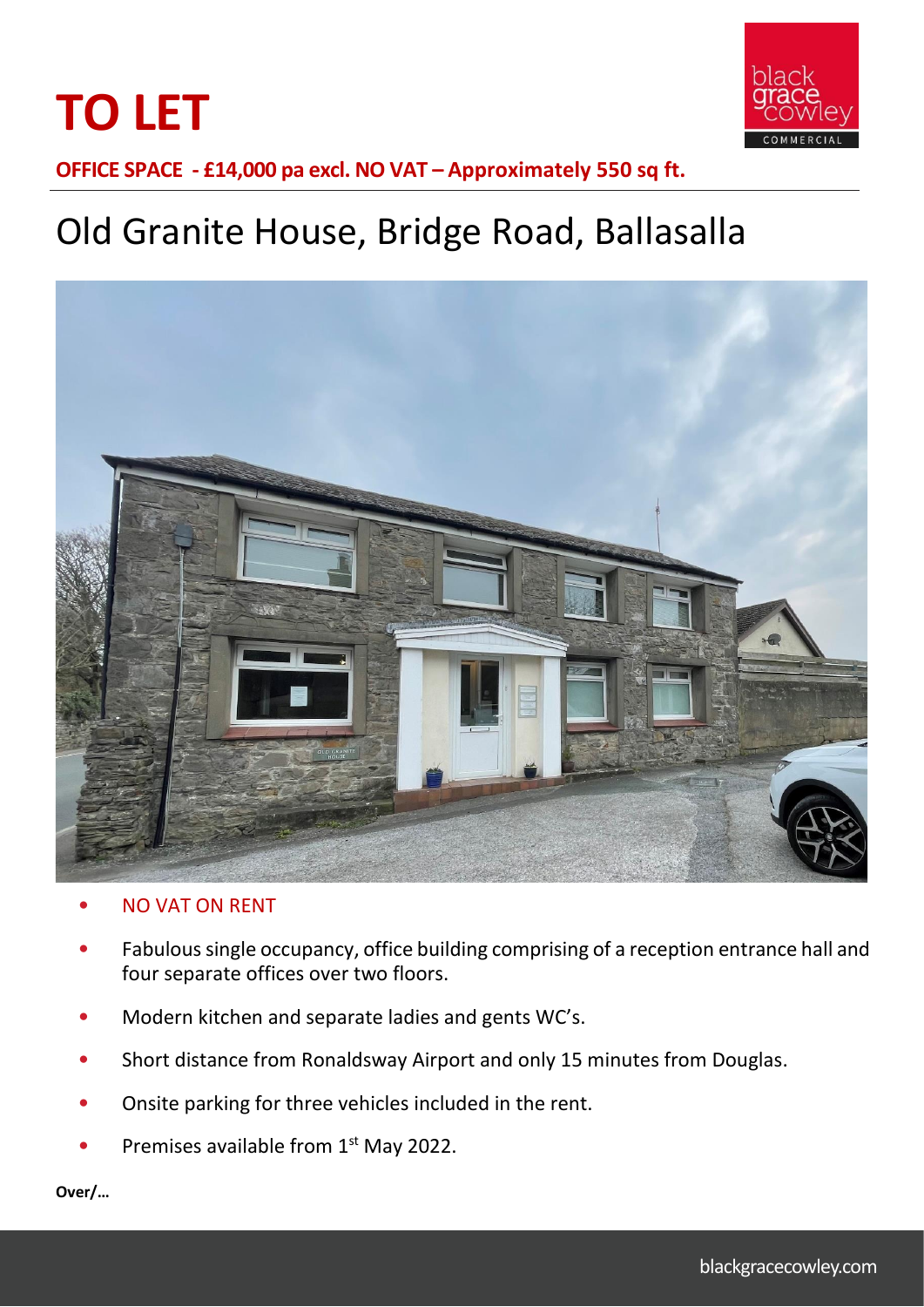# **DESCRIPTION**

An opportunity to take a new lease on this charming converted office premises located in Ballasalla, a short distance from Ronaldsway Airport and only 15 minutes from Douglas. The premises offer approximately 550 sq ft of office accommodation comprising of four separate offices over two floors, entrance/reception area, communal kitchen and separate ladies and gents WC facilities. There is also a fire precautions system installed and onsite parking for 3 vehicles.

# LOCATION

Travelling from Douglas on the New Castletown Road, continue into Ballasalla in the direction of Ronaldsway Airport. At the Whitestone roundabout turn right into Ballasalla and continue past the Malew Commissioners Offices. Opposite the Chinese Restaurant turn left onto Bridge Road and the premises can be found on the left hand side.

# ACCOMMODATION

# **Ground Floor:**

- Entrance vestibule & front porch.
- Office  $1$  approx. 146 sq ft.
- Office  $2$  approx. 114 sq ft.
- Kitchen approx. 42 sq ft.
- Understairs storage cupboard. **First Floor:**
- Office  $3$  approx. 139 sq ft.
- Office  $4 L$ -shaped office approx. 107 sq ft.
- Ladies and Gents WC's
- Storage cupboard.



# REPAIRING OBLIGATIONS

The premises are available on internal repairing and insuring terms. Rates, Building Insurance and Waste disposal charges in addition.

### RENT REVIEWS

Standard three yearly upward only rent reviews.

### DIRECTOR'S GUARANTEE/DEPOSIT

A Director's guarantee will be required if the lease is being taken in the name of a Limited Company. A 3 month rental deposit will be payable upon signing of the lease and will be returnable upon satisfactory expiry of the lease.

#### **SERVICES**

Mains services are installed. Oil fired central heating.

#### **TENURE**

Vacant possession on completion of legal formalities.

# LEGAL FEES

Each party to pay their own legal fees.

### VIEWING

Strictly by appointment through **Black Grace Cowley.**